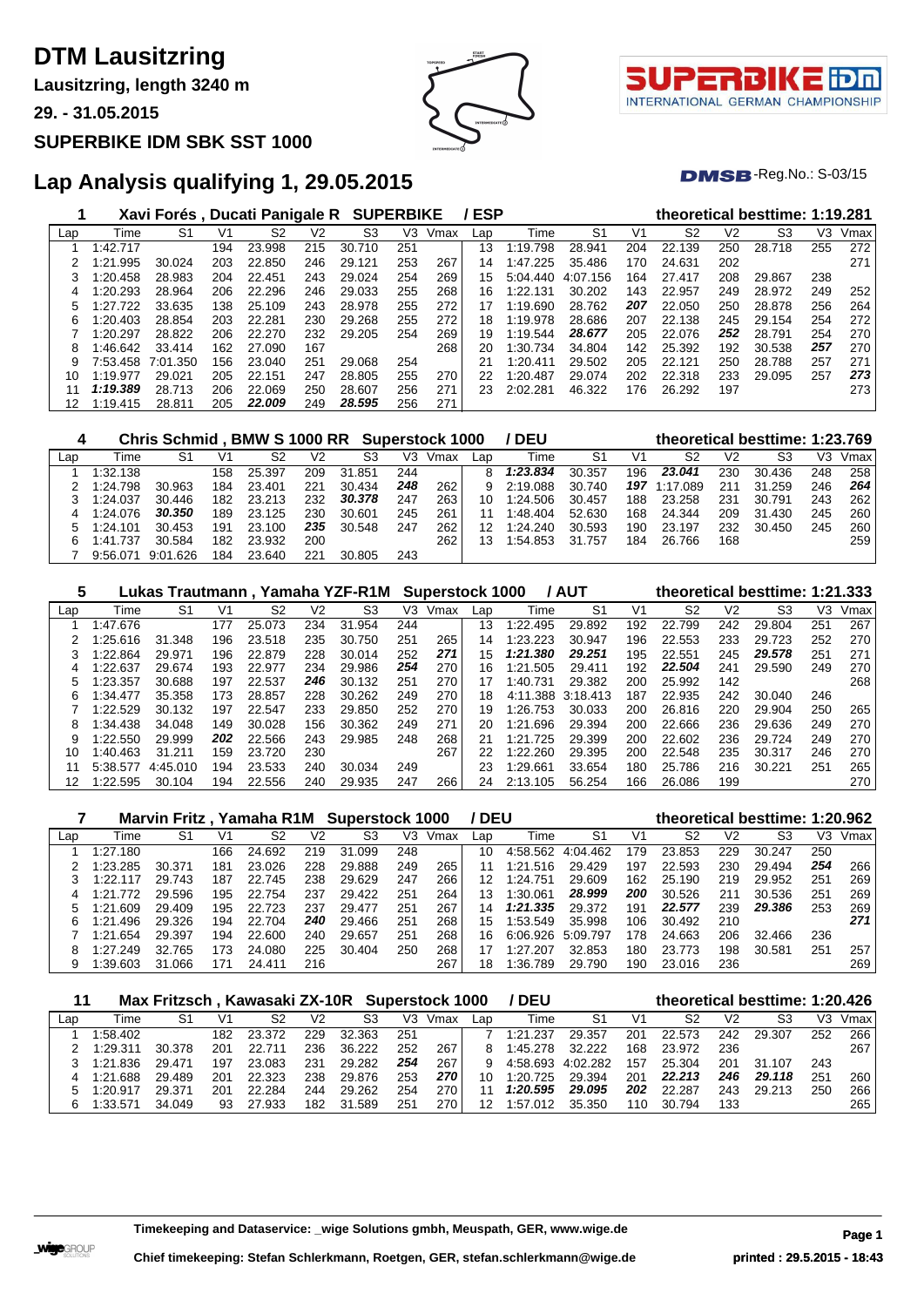**Lausitzring, length 3240 m**

**29. - 31.05.2015**

#### **SUPERBIKE IDM SBK SST 1000**



T. INTERNATIONAL GERMAN CHAMPIONSHIP

 $DMSB$ -Reg.No.:  $S-03/15$ 

### **Lap Analysis qualifying 1, 29.05.2015**

| 13  |          | Ville Valtonen , Kawasaki ZX-10R |     |        |     |        |     | Superstock 1000 |     | / FIN    |                |     |        |     | theoretical besttime: 1:23.019 |     |      |
|-----|----------|----------------------------------|-----|--------|-----|--------|-----|-----------------|-----|----------|----------------|-----|--------|-----|--------------------------------|-----|------|
| Lap | Time     | S1                               | V1  | S2     | V2  | S3     | V3  | Vmax            | Lap | Time     | S <sub>1</sub> | V1  | S2     | V2  | S3                             | V3  | Vmax |
|     | 3:41.660 |                                  | 133 | 30.403 | 182 | 33.054 | 246 |                 | 12  | 1:23.880 | 30.667         | 188 | 23.199 | 234 | 30.014                         | 249 | 264  |
|     | :25.531  | 31.328                           | 188 | 23.560 | 226 | 30.643 | 247 | 259             | 13  | 1:23.369 | 30.059         | 188 | 23.211 | 236 | 30.099                         | 248 | 265  |
|     | 1:24.607 | 30.822                           | 193 | 23.311 | 226 | 30.474 | 248 | 257             | 14  | 1:23.273 | 30.250         | 195 | 23.030 | 234 | 29.993                         | 248 | 264  |
| 4   | 1:24.202 | 30.578                           | 192 | 23.301 | 228 | 30.323 | 247 | 257             | 15  | 1:23.364 | 30.119         | 191 | 23.094 | 232 | 30.151                         | 247 | 263  |
| 5   | 1:24.113 | 30.550                           | 191 | 23.361 | 235 | 30.202 | 248 | 263             | 16  | 1:23.489 | 30.214         | 196 | 23.141 | 236 | 30.134                         | 246 | 262  |
| 6   | :23.820  | 30.404                           | 193 | 23.259 | 232 | 30.157 | 248 | 260             | 17  | 1:23.460 | 30.136         | 192 | 23.131 | 231 | 30.193                         | 248 | 262  |
|     | 1:23.763 | 30.424                           | 189 | 23.218 | 234 | 30.121 | 247 | 261             | 18  | 1:48.027 | 34.707         | 148 | 24.469 | 221 |                                |     | 261  |
| 8   | 1:54.816 | 34.146                           | 134 | 27.843 | 161 |        |     | 261             | 19  | 4:18.835 | 3:23.886       | 172 | 24.103 | 220 | 30.846                         | 247 |      |
| 9   | 6:31.136 | 5:34.482                         | 129 | 25.760 | 212 | 30.894 | 247 |                 | 20  | 1:23.693 | 30.228         | 191 | 23.263 | 236 | 30.202                         | 247 | 262  |
| 10  | 1:23.660 | 30.449                           | 193 | 23.108 | 231 | 30.103 | 248 | 262             | 21  | 1:23.294 | 29.996         | 191 | 23.209 | 235 | 30.089                         | 247 | 264  |
|     | 1:23.794 | 30.283                           | 191 | 23.426 | 229 | 30.085 | 249 | 262             | 22  | 1:55.134 | 34.315         | 142 | 27.486 | 172 |                                |     | 258  |

| 14  |          |        |     | Roman Stamm, Kawasaki ZX-10R Superstock 1000 |     |        |     |      |     | / CHE        |                |     |        |                | theoretical besttime: 1:20.549 |     |      |
|-----|----------|--------|-----|----------------------------------------------|-----|--------|-----|------|-----|--------------|----------------|-----|--------|----------------|--------------------------------|-----|------|
| Lap | Time     | S1     | V1  | S2                                           | V2  | S3     | V3  | Vmax | Lap | Time         | S <sub>1</sub> | V1  | S2     | V <sub>2</sub> | S3                             | VЗ  | Vmax |
|     | 3:27.204 |        | 174 | 24.638                                       | 193 | 30.698 | 248 |      | 8   | 1:20.725     | 29.321         | 196 | 22.321 | 239            | 29.083                         | 249 | 265  |
|     | 1:21.562 | 29.789 | 193 | 22.526                                       | 237 | 29.247 | 250 | 264  | 9   | 1:41.911     | 32.145         | 170 | 25.265 | 205            |                                |     | 264  |
|     | 1:21.044 | 29.239 | 198 | 22.534                                       | 236 | 29.271 | 251 | 266  |     | 10 20:52.226 | 19:56          | 168 | 25.324 | 216            | 30.622                         | 248 |      |
|     | 1:20.982 | 29.413 | 196 | 22.351                                       | 236 | 29.218 | 251 | 262  | 11  | 1:21.056     | 29.507         | 198 | 22.227 | 238            | 29.322                         | 249 | 264  |
| 'n. | 1:44.456 | 49.481 | 189 | 24.194                                       | 208 | 30.781 | 249 | 267  | 12  | 1:20.841     | 29.285         | 199 | 22.351 | 230            | 29.205                         | 249 | 265  |
| 6   | 1:26.298 | 32.285 | 168 | 23.892                                       | 230 | 30.121 | 249 | 265  |     | 1:59.224     | 39.055         | 112 | 30.038 | 160            |                                |     | 264  |
|     | 1:20.915 | 29.539 | 197 | 22.283                                       | 242 | 29.093 | 250 | 265  |     |              |                |     |        |                |                                |     |      |

| 16  |          | Johannes Kanzler, BMW S 1000 RR |     |        |      |             |     | <b>Superstock 1000</b> |     |              | / DEU      |     |        |                | theoretical besttime: 1:24.406 |     |      |
|-----|----------|---------------------------------|-----|--------|------|-------------|-----|------------------------|-----|--------------|------------|-----|--------|----------------|--------------------------------|-----|------|
| Lap | Time     | S1                              | V١  | S2     | V2   | S3          | V3  | Vmax                   | Lap | Time         | S1         | V1  | S2     | V <sub>2</sub> | S3                             | V3  | Vmax |
|     | 1:41.019 |                                 | 135 | 28.657 | 181  | 33.312      | 239 |                        |     | 1:25.<br>771 | 31<br>.211 | 192 | 24.039 | 226            | 30.521                         | 242 | 258  |
|     | 1:27.560 | 32.268                          | 170 | 24.179 | 218  | 31<br>.113  | 242 | 250                    | 12  | 1:25.235     | 30.766     | 192 | 23.663 | 234            | 30.806                         | 242 | 260  |
|     | 1:25.239 | 30.818                          | 190 | 23.828 | 230  | 30.593      | 243 | 257                    | 13  | 1:24.764     | 30.684     | 194 | 23.426 | 226            | 30.654                         | 243 | 257  |
|     | 1:24.786 | 30.649                          | 187 | 23.501 | 226  | 30.636      | 246 | 258                    | 14  | 1:26.345     | 30.765     | 191 | 23.574 | 208            | 32,006                         | 242 | 260  |
|     | 1:24.952 | 30.694                          | 187 | 23.678 | 224  | 30.580      | 247 | 260                    | 15  | 1:53.501     | 31.127     | 188 | 23.438 | 240            |                                |     | 258  |
| 6   | 1:57.178 | 35.998                          | 80  | 34.189 | 205  |             |     | 262                    | 16  | 3:13.457     | 2:17.662   | 177 | 24.470 | 209            | 31.325                         | 243 |      |
|     | 4:09.212 | 3:11<br>.459                    | 120 | 26.160 | 216. | .593<br>31. | 241 |                        |     | 1:25.412     | 30.832     | 186 | 23.881 | 218            | 30.699                         | 243 | 260  |
| 8   | 8:19.840 | 31.399                          | 187 | 23.747 | 224  |             |     | 257                    | 18  | 1:24.538     | 30.595     | 184 | 23.495 | 227            | 30.448                         | 244 | 260  |
|     | 1:55.826 | 56.868                          | 96  | 27.429 | 203  | 31.529      | 242 |                        | 19  | 1:24.760     | 30.721     | 196 | 23.363 | 223            | 30.676                         | 243 | 261  |
| 10  | 1:25.714 | 31.456                          | 183 | 23.779 | 224  | 30.479      | 243 | 257                    | 20  | 2:30.844     | :04.725    | 155 | 28,908 | 147            |                                |     | 235  |

| 21  |          | Markus Reiterberger, |     |        |     | <b>BMW S 1000 RR SUPERBIKE</b> |     |      |     | / DEU             |                |     | theoretical besttime: 1:18.719 |                |                |     |      |
|-----|----------|----------------------|-----|--------|-----|--------------------------------|-----|------|-----|-------------------|----------------|-----|--------------------------------|----------------|----------------|-----|------|
| Lap | Time     | S1                   | V1  | S2     | V2  | S <sub>3</sub>                 | V3  | Vmax | Lap | Time              | S <sub>1</sub> | V1  | S <sub>2</sub>                 | V <sub>2</sub> | S <sub>3</sub> | VЗ  | Vmax |
|     | 2:05.360 |                      | 160 | 24.701 | 218 | 31<br>.327                     | 228 |      | 12  | 1:19.281          | 28.702         | 205 | 21.994                         | 253            | 28.585         | 260 | 274  |
|     | 1:25.154 | 31.326               | 189 | 23.746 | 209 | 30.082                         | 260 | 247  | 13  | 1:20.341          | 29.337         | 203 | 22.299                         | 252            | 28.705         | 260 | 277  |
| 3   | 1:19.118 | 28.444               | 198 | 22.302 | 247 | 28.372                         | 265 | 278  | 14  | 1:26.635          | 29.472         | 193 | 27.315                         | 155            | 29.848         | 259 | 278  |
| 4   | 1:20.183 | 28.471               | 196 | 22.540 | 231 | 29.172                         | 262 | 282  | 15  | 1:19.008          | 28.389         | 208 | 21.958                         | 252            | 28.661         | 260 | 276  |
|     | 1:19.603 | 28.393               | 208 | 21.988 | 238 | 29.222                         | 264 | 279  | 16  | 1:43.250          | 33.151         | 170 | 25.167                         | 197            |                |     | 276  |
| 6   | 1:20.203 | 29.243               | 207 | 22.463 | 255 | 28.497                         | 260 | 280  | 17  | 5:11.416 4:18.810 |                | 188 | 23.335                         | 243            | 29.271         | 259 |      |
|     | 1:18.998 | 28.451               | 207 | 22.014 | 253 | 28.533                         | 262 | 276  | 18  | 1:19.680          | 28.607         | 204 | 22.493                         | 252            | 28.580         | 260 | 276  |
| 8   | 1:25.561 | 29.563               | 174 | 26.066 | 211 | 29.932                         | 259 | 278  | 19  | 1:20.559          | 29.092         | 202 | 22.164                         | 252            | 29.303         | 258 | 277  |
| 9   | 1:18.886 | 28.397               | 203 | 22.033 | 256 | 28.456                         | 260 | 275  | 20  | 1:19.139          | 28.587         | 206 | 21.983                         | 254            | 28.569         | 258 | 274  |
| 10  | 1:44.364 | 33.891               | 183 | 23.519 | 223 |                                |     | 275  | 21  | 1:47.918          | 34.280         | 131 | 26.509                         | 196            |                |     | 275  |
|     | 7:07.206 | 6:15.368             | 191 | 22.494 | 247 | 29.344                         | 258 |      |     |                   |                |     |                                |                |                |     |      |

| 25  |              | Matej Smrz |     | <b>BMW S 1000 RR</b> |     | <b>SUPERBIKE</b> |     |      | / CZE |              |                |     |        |     | theoretical besttime: 1:20.649 |     |      |
|-----|--------------|------------|-----|----------------------|-----|------------------|-----|------|-------|--------------|----------------|-----|--------|-----|--------------------------------|-----|------|
| Lap | Time         | S1         | V1  | S2                   | V2  | S3               | V3  | Vmax | Lap   | Time         | S <sub>1</sub> | V1  | S2     | V2  | S3                             | V3  | Vmax |
|     | 1.49.438     |            | 176 | 24.429               | 229 | .116<br>31       | 252 |      | 12    | 1:20.844     | 29.395         | 199 | 22.305 | 247 | 29.144                         | 257 | 270  |
|     | 1:23.069     | 30.282     | 196 | 22.954               | 244 | 29.833           | 254 | 271  | 3     | 1:20.901     | 29.200         | 202 | 22.459 | 245 | 29.242                         | 257 | 274  |
|     | 1:22.350     | 29.837     | 200 | 23.037               | 230 | 29.476           | 255 | 272  | 14    | 1:24.748     | 31.007         | 184 | 23.612 | 235 | 30.129                         | 254 | 270  |
| 4   | .826<br>1.21 | 29.715     | 200 | 22.718               | 245 | 29.393           | 254 | 274  | 15    | 1:21<br>-802 | 29.516         | 200 | 22.703 | 245 | 29.583                         | 251 | 273  |
| 5   | .408<br>.21  | 29.380     | 201 | 22.728               | 248 | 29.300           | 255 | 273  | 16    | 1:46.917     | 33.739         | 181 | 24.058 | 213 |                                |     | 267  |
| 6   | 1:21.656     | 29.533     | 197 | 22.862               | 243 | 29.261           | 257 | 274  | 17    | 7:14.251     | 6:19.923       | 190 | 23.961 | 238 | 30.367                         | 253 |      |
|     | 1:28.240     | 33.130     | 170 | 23.438               | 245 | 31.672           | 253 | 275  | 18.   | 1:21.658     | 29.558         | 201 | 22.683 | 248 | 29.417                         | 253 | 272  |
| 8   | 1:21.673     | 29.441     | 198 | 22.825               | 247 | 29.407           | 254 | 272  | 19    | .026<br>1:21 | 29.330         | 201 | 22.446 | 254 | 29.250                         | 252 | 272  |
| 9   | 1:26.126     | 33.012     | 156 | 23.330               | 244 | 29.784           | 253 | 272  | 20    | 1:21<br>.310 | 29.405         | 201 | 22.542 | 245 | 29.363                         | 252 | 272  |
| 10  | 1.40.553     | 29.465     | 200 | 23.520               | 237 |                  |     | 272  | 21    | .252<br>1:21 | 29.278         | 202 | 22.594 | 237 | 29.380                         | 253 | 272  |
|     | 5:48.358     | 4:52.478   | 175 | 25,006               | 227 | 30.874           | 249 |      |       | 2:21<br>.778 | 57.725         | 165 | 25.966 | 207 |                                |     | 262  |

**Timekeeping and Dataservice: \_wige Solutions gmbh, Meuspath, GER, www.wige.de Page 2**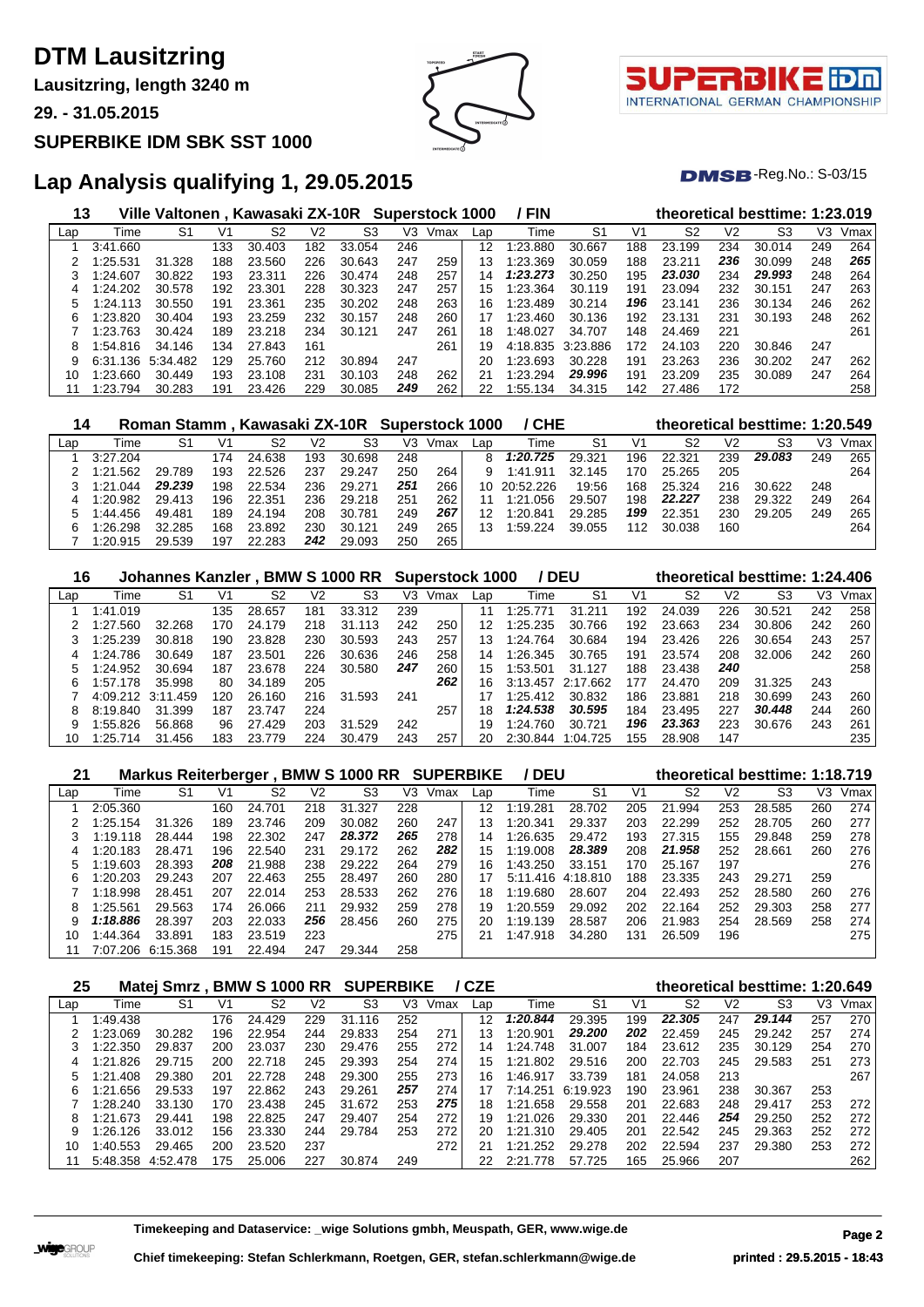**Lausitzring, length 3240 m**

**29. - 31.05.2015**

#### **SUPERBIKE IDM SBK SST 1000**



τl INTERNATIONAL GERMAN CHAMPIONSHIP

 $DMSB$ -Reg.No.:  $S-03/15$ 

| 34  |          | Chris Burri, Kawasaki ZX-10R Superstock 1000 |     |        |     |        |     |      |     | / CHE     |        |     | theoretical besttime: 1:20.493 |     |        |     |      |
|-----|----------|----------------------------------------------|-----|--------|-----|--------|-----|------|-----|-----------|--------|-----|--------------------------------|-----|--------|-----|------|
| Lap | Time     | S1                                           | V1  | S2     | V2  | S3     | V3  | Vmax | Lap | Time      | S1     | V1  | S2                             | V2  | S3     | V3  | Vmax |
|     | 3:28.393 |                                              | 186 | 24.114 | 200 | 31.321 | 248 |      | 9   | 1:21.662  | 29.768 | 197 | 22.404                         | 233 | 29.490 | 246 | 264  |
|     | 1:22.594 | 30.216                                       | 195 | 22.    | 223 | 29.661 | 248 | 264  | 10. | 1:38.071  | 29.933 | 201 | 22.434                         | 233 |        |     | 262  |
|     | 1:21.916 | 29.819                                       | 195 | 22.447 | 235 | 29.650 | 249 | 265  |     | 14:22.838 | 13:28  | 177 | 24.219                         | 215 | 29.904 | 245 |      |
| 4   | 1:21.734 | 29.617                                       | 198 | 22.590 | 235 | 29.527 | 248 | 267  | 12  | 1:21.596  | 29.935 | 187 | 22.339                         | 239 | 29.322 | 248 | 262  |
|     | 1:22.039 | 29.889                                       | 199 | 22.341 | 226 | 29.809 | 244 | 265  | 13  | 1:20.691  | 29.279 | 199 | 22.034                         | 237 | 29.378 | 249 | 264  |
| 6   | 1:23.514 | 30.432                                       | 193 | 22.569 | 224 | 30.513 | 250 | 261  | 14  | 1:20.698  | 29.382 | 200 | 22.121                         | 239 | 29.195 | 248 | 267  |
|     | 1:21.385 | 29.845                                       | 199 | 22,360 | 235 | 29.180 | 249 | 265  | 15  | 1:56.340  | 32.607 | 93  | 32.470                         | 182 |        |     | 266  |
| 8   | 1:21.351 | 29.509                                       | 200 | 22.363 | 235 | 29.479 | 247 | 265  |     |           |        |     |                                |     |        |     |      |

| 36  |                    | Marc Neumann, BMW S 1000 RR Superstock 1000 |     |        |     |        |     |      |     | / DEU    |                |     |                |                | theoretical besttime: 1:22.834 |     |      |
|-----|--------------------|---------------------------------------------|-----|--------|-----|--------|-----|------|-----|----------|----------------|-----|----------------|----------------|--------------------------------|-----|------|
| Lap | Time               | S <sub>1</sub>                              | V1  | S2     | V2  | S3     | V3  | Vmax | Lap | Time     | S <sub>1</sub> | V1  | S <sub>2</sub> | V <sub>2</sub> | S3                             | V3  | Vmax |
|     | 1:29.880           |                                             | 167 | 25.106 | 201 | 31.444 | 246 |      | 13  | 1:24.299 | 30.459         | 191 | 23.324         | 219            | 30.516                         | 247 | 263  |
|     | 1:24.916           | 31.019                                      | 188 | 23.736 | 226 | 30.161 | 249 | 258  | 14  | 1:23.566 | 30.228         | 185 | 23.271         | 222            | 30.067                         | 248 | 262  |
| 3   | 1:24.161           | 30.424                                      | 188 | 23.422 | 230 | 30.315 | 248 | 264  | 15  | 1:23.181 | 30.165         | 190 | 23.177         | 229            | 29.839                         | 249 | 264  |
| 4   | 1:24.103           | 30.468                                      | 183 | 23.399 | 229 | 30.236 | 250 | 260  | 16  | 1:22.838 | 30.036         | 189 | 23.066         | 230            | 29.736                         | 249 | 263  |
|     | 1:23.390           | 30.261                                      | 185 | 23.184 | 227 | 29.945 | 248 | 265  | 17  | 1:23.285 | 30.032         | 191 | 23.126         | 225            | 30.127                         | 249 | 265  |
| 6   | 1:24.286           | 30.557                                      | 185 | 23.559 | 226 | 30.170 | 249 | 262  | 18  | 1:25.358 | 30.312         | 192 | 24.280         | 216            | 30.766                         | 247 | 264  |
|     | 1:23.725           | 30.237                                      | 190 | 23.261 | 228 | 30.227 | 249 | 264  | 19  | 1:24.836 | 30.122         | 193 | 23.904         | 205            | 30.810                         | 247 | 264  |
| 8   | 1:24.773           | 30.851                                      | 188 | 23.597 | 229 | 30.325 | 249 | 260  | 20  | 1:24.142 | 30.380         | 183 | 23.532         | 227            | 30.230                         | 247 | 260  |
| 9   | 1:23.734           | 30.294                                      | 190 | 23.313 | 225 | 30.127 | 248 | 264  | 21  | 1:24.978 | 30.630         | 182 | 23.710         | 223            | 30.638                         | 246 | 265  |
| 10  | 1:23.749           | 30.310                                      | 188 | 23.311 | 221 | 30.128 | 247 | 264  | 22  | 1:24.212 | 30.704         | 182 | 23.456         | 223            | 30.052                         | 249 | 262  |
|     | 1:40.234           | 31.013                                      | 183 | 23.985 | 218 |        |     | 257  | 23  | 2:22.161 | 58.753         | 154 | 26.109         | 195            |                                |     | 251  |
| 12  | 10:12.123 9:16.226 |                                             | 173 | 24.903 | 222 | 30.994 | 246 |      |     |          |                |     |                |                |                                |     |      |

| 41  |              | Mathieu Gines, Yamaha YZF-R1M Superstock 1000 |     |        |     |        |     |      |     | / FRA        |          |     |        |                | theoretical besttime: 1:20.453 |     |      |
|-----|--------------|-----------------------------------------------|-----|--------|-----|--------|-----|------|-----|--------------|----------|-----|--------|----------------|--------------------------------|-----|------|
| Lap | Time         | S1                                            | V1  | S2     | V2  | S3     | V3  | Vmax | Lap | Time         | S1       | V1  | S2     | V <sub>2</sub> | S3                             | VЗ  | Vmax |
|     | 2:34.643     |                                               | 188 | 23.371 | 238 | 30.366 | 246 |      |     | l:21<br>.268 | 29.412   | 192 | 22.686 | 239            | 29.170                         | 250 | 265  |
|     | 1:22.008     | 29.855                                        | 193 | 22.759 | 236 | 29.394 | 250 | 265  | 12  | 1:46.473     | 33.967   | 171 | 23.372 | 239            |                                |     | 266  |
|     | .059<br>1:21 | 29.395                                        | 200 | 22.356 | 235 | 29.308 | 249 | 267  | 13  | 4:47.981     | 3:55.217 | 197 | 22.899 | 241            | 29.865                         | 247 |      |
| 4   | 1:22.022     | 29.894                                        | 192 | 22.786 | 241 | 29.342 | 251 | 267  | 14  | 1:22.154     | 29.599   | 195 | 22.855 | 239            | 29.700                         | 247 | 265  |
|     | 1:21.289     | 29.333                                        | 195 | 22.636 | 246 | 29.320 | 251 | 268  | 15  | 1:45.972     | 32.258   | 196 | 25.996 | 224            |                                |     | 245  |
| 6.  | 1:41.374     | 31.379                                        | 200 | 23.894 | 229 |        |     | 267  | 16  | 3:41.827     | 2:44.858 | 88  | 26.745 | 238            | 30.224                         | 246 |      |
|     | 3:51.185     | 2:58.102                                      | 193 | 23.207 | 224 | 29.876 | 248 |      |     | .179<br>1:21 | 29.474   | 194 | 22.440 | 239            | 29.265                         | 247 | 264  |
| 8   | 1:22.158     | 29.601                                        | 198 | 22.503 | 228 | 30.054 | 248 | 265  | 18  | 1:20.514     | 29.102   | 199 | 22.257 | 245            | 29.155                         | 250 | 265  |
|     | 1:21.517     | 29.514                                        | 198 | 22.496 | 239 | 29.507 | 249 | 266  | 19  | 1:20.620     | 29.041   | 197 | 22.262 | 243            | 29.317                         | 246 | 267  |
| 10  | 1:23.661     | 30.930                                        | 199 | 23.145 | 236 | 29.586 | 249 | 265  | 20  | :46.876      | 33.433   | 161 | 23.763 | 224            |                                |     | 251  |

| 44  |          | Danny de Boer, |     | Yamaha |     | Superstock 1000 |     |      | / NLD |                |          |     |        |     | theoretical besttime: 1:20.558 |     |      |
|-----|----------|----------------|-----|--------|-----|-----------------|-----|------|-------|----------------|----------|-----|--------|-----|--------------------------------|-----|------|
| Lap | Time     | S1             | V1  | S2     | V2  | S3              | V3  | Vmax | Lap   | Time           | S1       | V1  | S2     | V2  | S3                             | V3  | Vmax |
|     | 2:11.167 |                | 161 | 24.678 | 204 | 30.995          | 251 |      | 11    | 1:37<br>.445   | 30.753   | 188 | 23.977 | 231 |                                |     | 263  |
|     | 1:28.616 | 30.737         | 192 | 23.772 | 204 | 34.107          | 247 | 268  | 12    | 5:10.973       | 4:07.667 | 97  | 32.883 | 205 | 30.423                         | 247 |      |
|     | 1:23.267 | 30.301         | 191 | 23.103 | 233 | 29.863          | 248 | 264  | 13    | .റഗ<br>1:21    | 29.520   | 199 | 22.335 | 243 | 29.205                         | 247 | 263  |
| 4   | 1:22.852 | 30.035         | 195 | 22.947 | 230 | 29.870          | 248 | 264  | 14    | 1:20.659       | 29.018   | 198 | 22.354 | 242 | 29.287                         | 247 | 264  |
|     | 1:21.937 | 29.<br>.710    | 196 | 22.700 | 237 | 29.527          | 248 | 265  | 15    | .458<br>1:41   | 32.246   | 157 | 25.354 | 224 |                                |     | 264  |
| 6   | 1:21.561 | 29.425         | 197 | 22.568 | 238 | 29.568          | 249 | 265  | 16.   | 4:39.750       | 3:34.194 | 126 | 28.751 | 124 | 36.805                         | 239 |      |
|     | 1:24.805 | 30.686         | 198 | 24.061 | 223 | 30.058          | 249 | 266  | 17    | 1:35.208       | 33.499   | 176 | 26.253 | 220 | 35.456                         | 222 | 244  |
| 8   | 1:21.968 | 29.662         | 196 | 22.687 | 231 | 29.619          | 248 | 265  | 18    | 1:24.743       | 31.087   | 189 | 23.247 | 228 | 30.409                         | 247 | 245  |
|     | .730     | 29.603         | 198 | 22.612 | 236 | 29.515          | 248 | 265  | 19    | 1:24.134       | 29.884   | 191 | 23.063 | 221 | 31<br>.187                     | 249 | 264  |
|     | 1:21.815 | 29.555         | 196 | 22.640 | 235 | 29.620          | 247 | 265  | 20    | .789<br>l :44. | 29.761   | 200 | 27.145 | 184 |                                |     | 265  |

| 45  |          | Michal Filla |     | <b>BMW S 1000 RR</b> |     | <b>Superstock 1000</b> |     |      |     | / CZE    |          |     | theoretical besttime: 1:21.730 |     |        |     |      |
|-----|----------|--------------|-----|----------------------|-----|------------------------|-----|------|-----|----------|----------|-----|--------------------------------|-----|--------|-----|------|
| Lap | Time     | S1           | V1  | S2                   | V2  | S3                     | V3  | Vmax | Lap | Time     | S1       | V1  | S2                             | V2  | S3     | VЗ  | Vmax |
|     | .54.892  |              | 186 | 24.262               | 221 | 30.915                 | 240 |      | 9   | 1:50.303 | 30.282   | 151 | 28.398                         | 186 |        |     | 263  |
|     | 1:23.180 | 30.458       | 197 | 22,979               | 237 | 29.743                 | 249 | 257  | 10. | 5:26.692 | 4:32.631 | 184 | 23.937                         | 239 | 30.124 | 244 |      |
|     | 1:22.467 | 29.673       | 202 | 23.021               | 236 | 29.773                 | 248 | 264  |     | 1:23.574 | 31.005   | 204 | 22.672                         | 241 | 29.897 | 247 | 258  |
| 4   | 1:22.131 | 29.753       | 196 | 22.703               | 236 | 29.675                 | 241 | 264  | 12  | 1:21.921 | 29.516   | 199 | 22.798                         | 240 | 29.607 | 249 | 262  |
|     | 1:22.275 | 29.726       | 201 | 22.786               | 238 | 29.763                 | 248 | 260  | 13  | 1:22.311 | 29.833   | 197 | 22.841                         | 240 | 29.637 | 248 | 261  |
| հ   | 1:30.604 | 33.789       | 108 | 26.981               | 230 | 29.834                 | 248 | 263  | 14  | 1:27.994 | 33.089   | 139 | 24.306                         | 237 | 30.599 | 242 | 265  |
|     | 1:21.920 | 29.603       | 206 | 740<br>22.           | 242 | 29.577                 | 249 | 264  | 15  | 1:22.435 | 29.865   | 196 | 22.819                         | 234 | 29.751 | 249 | 258  |
|     | 1:21.826 | 29.588       | 201 | 22.637               | 237 | 29.601                 | 249 | 263  | 16  | 1:42.1   | 31.230   | 168 | 24.403                         | 213 |        |     | 263  |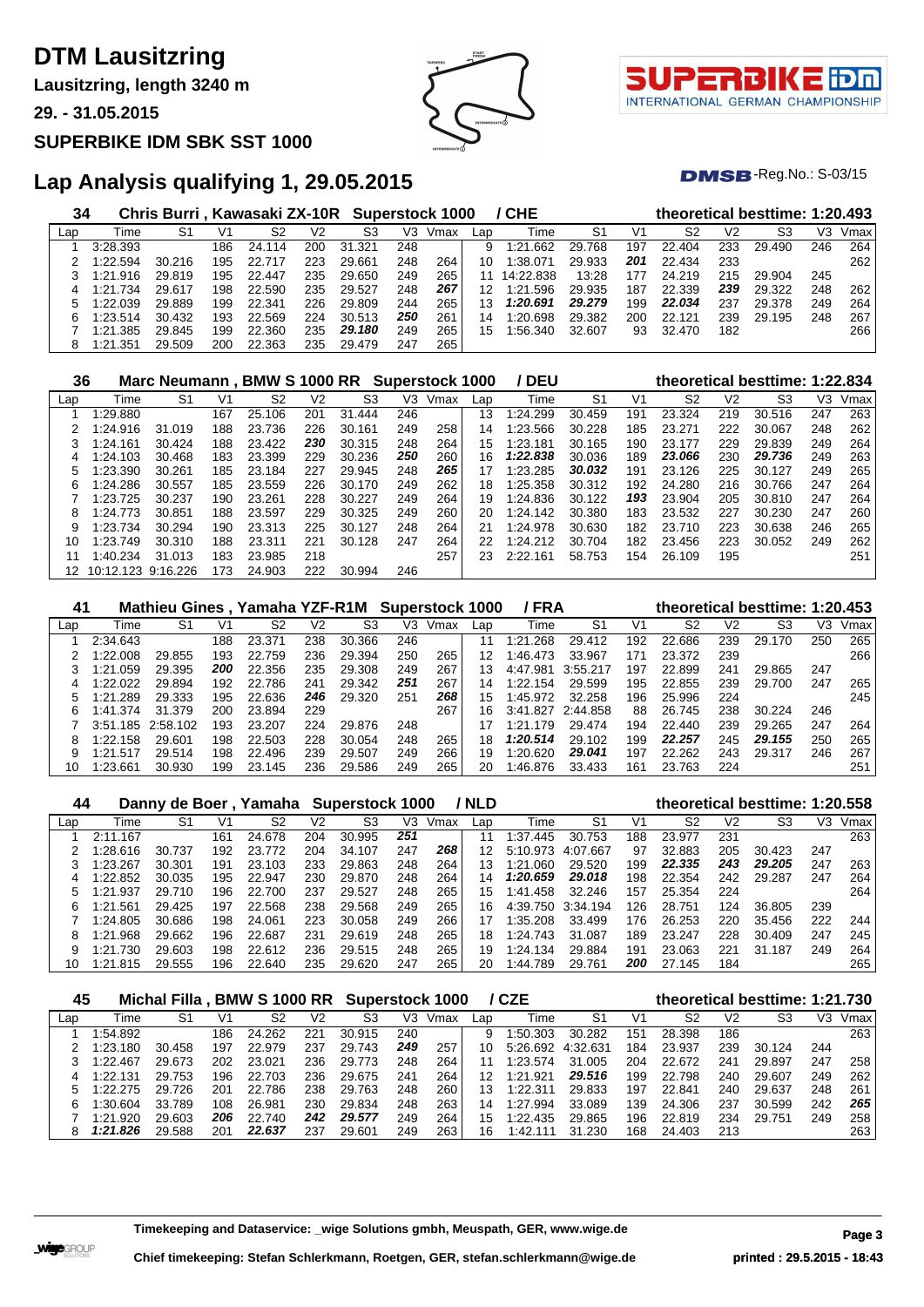**Lausitzring, length 3240 m**

**29. - 31.05.2015**

#### **SUPERBIKE IDM SBK SST 1000**





 $DMSB$ -Reg.No.:  $S-03/15$ 

| 48  |          | Dominik Vincon, BMW S 1000 RR Superstock 1000 |     |        |     |                |     |      |     | / DEU     |          |     |        |                | theoretical besttime: 1:20.822 |     |      |
|-----|----------|-----------------------------------------------|-----|--------|-----|----------------|-----|------|-----|-----------|----------|-----|--------|----------------|--------------------------------|-----|------|
| Lap | Time     | S1                                            | V1  | S2     | V2  | S <sub>3</sub> | V3  | Vmax | Lap | Time      | S1       | V1  | S2     | V <sub>2</sub> | S <sub>3</sub>                 | V3  | Vmax |
|     | 1:50.154 |                                               | 131 | 32.923 | 107 | 39.708         | 244 |      | 10  | :52.066   | 36.456   | 148 | 26.760 | 164            |                                |     | 267  |
|     | 2:13.117 | 30.776                                        | 197 | 42.072 | 86  |                |     | 262  | 11  | 4:04.288  | 3:06.174 | 176 | 27.772 | 221            | 30.342                         | 250 |      |
|     | 2:38.194 | :45.104                                       | 200 | 23.261 | 241 | 29.829         | 249 |      | 12  | 1:29.814  | 31.339   | 156 | 26.062 | 191            | 32.413                         | 248 | 268  |
| 4   | :21.806  | 29.379                                        | 199 | 22,950 | 241 | 29.477         | 250 | 267  | 13  | 1:21.344  | 29.347   | 201 | 22.856 | 237            | 29.141                         | 248 | 265  |
| 5   | :21.877  | 29.953                                        | 198 | 22.579 | 242 | 29.345         | 250 | 267  | 14  | 1:21.082  | 29.341   | 203 | 22.515 | 248            | 29.226                         | 247 | 267  |
| 6   | :30.556  | 29.341                                        | 203 | 29.120 | 140 | 32.095         | 248 | 267  | 15  | 1:49.900  | 30.055   | 156 | 30.520 | 142            |                                |     | 264  |
|     | :21.619  | 29.417                                        | 201 | 22.792 | 239 | 29.410         | 249 | 265  | 16  | 13:41.221 | 12:28    | 109 | 32.016 | 171            | 40.764                         | 203 |      |
| 8   | 1:21.450 | 29.166                                        | 203 | 22.827 | 247 | 29.457         | 248 | 266  |     | 2:30.858  | 57.743   | 155 | 35.225 | 146            |                                |     | 207  |
| 9   | 1:21.630 | 29.423                                        | 200 | 22.835 | 242 | 29.372         | 249 | 265  |     |           |          |     |        |                |                                |     |      |

| 49  |          | Andrzej Pawelec, BMW S 1000 RR Superstock 1000 |     |        |     |           |     |      |     | / POL    |          |     |        |     | theoretical besttime: 1:22.051 |     |      |
|-----|----------|------------------------------------------------|-----|--------|-----|-----------|-----|------|-----|----------|----------|-----|--------|-----|--------------------------------|-----|------|
| Lap | Time     | S1                                             | V1  | S2     | V2  | S3        | V3  | Vmax | Lap | Time     | S1       | V1  | S2     | V2  | S3                             | VЗ  | Vmax |
|     | 1:55.620 |                                                | 170 | 24.065 | 219 | 31<br>109 | 248 |      | 9   | 1:43.907 | 30.134   | 195 | 28.088 | 200 |                                |     | 263  |
|     | 1:23.976 | 30.871                                         | 195 | 23.108 | 226 | 29.997    | 247 | 251  | 10  | 5:22.055 | 4:28.514 | 191 | 23.433 | 227 | 30.108                         | 244 |      |
|     | 1:23.299 | 30.286                                         | 191 | 22.998 | 227 | 30.015    | 248 | 263  |     | 1:22.594 | 30.183   | 196 | 22.777 | 235 | 29.634                         | 244 | 259  |
|     | 1:23.027 | 29.885                                         | 192 | 23.205 | 225 | 29.937    | 248 | 264  | 12  | 1:22.716 | 29.744   | 197 | 23.054 | 215 | 29.918                         | 248 | 261  |
|     | 1:22.918 | 29.975                                         | 187 | 23.100 | 230 | 29.843    | 248 | 264  | 13  | 1:22.498 | 29.863   | 190 | 22.935 | 234 | 29.700                         | 247 | 263  |
| 6.  | 1:23.664 | 30.213                                         | 185 | 23.300 | 221 | 30.151    | 250 | 263  | 14  | 1:41.090 | 30.437   | 190 | 24.411 | 197 |                                |     | 262  |
|     | 1:22.559 | 30.004                                         | 185 | 22.840 | 229 | 29.715    | 248 | 264  | 15  | 4:14.841 | 3:14.411 | 169 | 25.014 | 188 | 35.416                         | 218 |      |
| 8   | 1:22.457 | 29.640                                         | 192 | 23.083 | 229 | 29.734    | 248 | 263  | 16  | 1:42.622 | 31.390   | 184 | 26.105 | 193 |                                |     | 242  |

| 50  |                   | Damian Cudlin, Yamaha R1M SUPERBIKE |      |        |     |        |     |      | / AUS |                   |        |     | theoretical besttime: 1:19.524 |                |        |     |      |
|-----|-------------------|-------------------------------------|------|--------|-----|--------|-----|------|-------|-------------------|--------|-----|--------------------------------|----------------|--------|-----|------|
| Lap | Time              | S1                                  | V1   | S2     | V2  | S3     | V3  | Vmax | Lan   | Time              | S1     | V1  | S2                             | V <sub>2</sub> | S3     | VЗ  | Vmax |
|     | 2:10.908          |                                     | 175. | 24.482 | 210 | 30.934 | 252 |      |       | 4:11.484 3:14.532 |        | 136 | 26.765                         | 192            | 30.187 | 255 |      |
|     | 1:42.322          | 31.477                              | 142  | 25.309 | 181 |        |     | 270  |       | 1:36.715          | 31.224 | 126 | 34.105                         | 112            | 31.386 | 254 | 272  |
|     | 6:38.352 5:42.579 |                                     | 126. | 25.686 | 197 | 30.087 | 254 |      |       | 1:29.481          | 33.825 | 155 | 25.577                         | 215            | 30.079 | 255 | 273  |
|     | 1:20.502          | 28.942                              | 199  | 22.198 | 245 | 29.362 | 255 | 273  | 10    | 1:19.524          | 28.792 | 200 | 22.038                         | 250            | 28.694 | 255 | 273  |
|     | 1:19.926          | 28.959                              | 200  | 22.216 | 245 | 28.751 | 257 | 274  |       | 1.26 171          | 32.374 | 161 | 24.477                         | 236            | 29.320 | 255 | 273  |
|     | 1:42.090          | 31.725                              | 184  | 23.768 | 226 |        |     | 276  |       | 1:39.288          | 28.822 | 201 | 24.246                         | 186            |        |     | 274  |

| 52  |              |        |     |        |                | Johannes Hoffmann, BMW S 1000 RR Superstock 1000 |     |      |     |          | / DEU          |     | theoretical besttime: 1:23.258 |     |        |     |      |
|-----|--------------|--------|-----|--------|----------------|--------------------------------------------------|-----|------|-----|----------|----------------|-----|--------------------------------|-----|--------|-----|------|
| Lap | Time         | S1     | V1  | S2     | V <sub>2</sub> | S3                                               | V3  | Vmax | Lap | Time     | S <sub>1</sub> | V1  | S2                             | V2  | S3     | V3  | Vmax |
|     | 3:32.555     |        | 174 | 25.277 | 209            | 31.836                                           | 246 |      | 13  | 3:04.517 | 2:05.045       | 104 | 26.914                         | 226 | 32.558 | 246 |      |
|     | 1:26.001     | 31.198 | 186 | 23.710 | 243            | .093<br>31                                       | 245 | 262  | 14  | 1:30.240 | 32.115         | 186 | 27.399                         | 240 | 30.726 | 247 | 261  |
| 3   | 1:28.719     | 30.874 | 197 | 26.834 | 219            | 31.011                                           | 246 | 261  | 15  | 1:24.091 | 30.556         | 201 | 23.025                         | 241 | 30.510 | 246 | 262  |
|     | 1:24.576     | 30.994 | 198 | 23.128 | 236            | 30.454                                           | 248 | 262  | 16  | 1:23.308 | 30.127         | 202 | 22.938                         | 244 | 30.243 | 246 | 262  |
| 5   | 1:29.165     | 30.373 | 197 | 28.046 | 227            | 30.746                                           | 248 | 264  | 17  | 1:33.382 | 30.346         | 200 | 30.769                         | 141 | 32.267 | 246 | 260  |
| 6   | 1:24.414     | 30.861 | 193 | 23.056 | 241            | 30.497                                           | 244 | 262  | 18  | 2:05.416 | 51.202         | 184 | 24.937                         | 239 |        |     | 259  |
|     | 1:25.438     | 30.417 | 196 | 24.264 | 242            | 30.757                                           | 244 | 262  | 19  | 2:29.155 | 1:25.188       | 145 | 25.903                         | 194 | 38.064 | 223 |      |
| 8   | 1:24.656     | 30.685 | 184 | 23.392 | 238            | 30.579                                           | 244 | 260  | 20  | 1:38.914 | 38.727         | 167 | 26.051                         | 195 | 34.136 | 244 | 240  |
| 9   | 1:26.818     | 30.609 | 196 | 25.352 | 228            | 30.857                                           | 246 | 260  | 21  | 1:24.457 | 30.764         | 185 | 23.329                         | 242 | 30.364 | 247 | 260  |
| 10  | 1:24.104     | 30.583 | 186 | 23.314 | 242            | 30.207                                           | 243 | 260  | 22  | 1:23.650 | 30.445         | 195 | 22.924                         | 247 | 30.281 | 247 | 264  |
| 11  | 1:23.912     | 30.242 | 193 | 23.157 | 242            | 30.513                                           | 247 | 260  | 23  | 1:57.592 | 59.467         | 74  | 27.408                         | 237 | 30.717 | 248 | 262  |
| 12  | .202<br>2:21 | 54.345 | 107 | 31.680 | 159            |                                                  |     | 262  | 24  | 2:18.297 | 54.565         | 165 | 29.941                         | 186 |        |     | 245  |

| 55  |          |         |     |        |     | Pepijn Bijsterbosch, BMW S 1000 RR Superstock 1000 |     |      |     |          | / NLD          |     |        |                | theoretical besttime: 1:21.297 |     |      |
|-----|----------|---------|-----|--------|-----|----------------------------------------------------|-----|------|-----|----------|----------------|-----|--------|----------------|--------------------------------|-----|------|
| Lap | Time     | S1      | V1  | S2     | V2  | S3                                                 | V3  | Vmax | Lap | Гіmе     | S <sub>1</sub> | V1  | S2     | V <sub>2</sub> | S3                             | V3  | Vmax |
|     | 2:21.912 |         | 155 | 24.821 | 209 |                                                    |     |      | 8   | 8:46.956 | 7:47.715       | 134 | 28.454 | 193            | 30.787                         | 253 |      |
|     | 2:19.239 | 1.25085 | 185 | 23.679 | 230 | 30.475                                             | 254 |      |     | 1:22.649 | 30.427         | 191 | 22.727 | 247            | 29.495                         | 255 | 272  |
|     | 1:22.324 | 29.732  | 197 | 22.745 | 241 | 29.847                                             | 255 | 272  | 10  | 1:21.885 | 29.364         | 201 | 23.018 | 240            | 29.503                         | 255 | 273  |
|     | 1:21.819 | 29.669  | 201 | 22.462 | 242 | 29.688                                             | 257 | 274  |     | 1:21.815 | 29.793         | 197 | 22.438 | 245            | 29.584                         | 254 | 274  |
|     | 1:33.708 | 35.468  | 159 | 27.817 | 222 | 30.423                                             | 257 | 275  | 12  | 1:21.808 | 29.465         | 188 | 22.712 | 237            | 29.631                         | 255 | 272  |
|     | 1:22.018 | 29.770  | 195 | 22.529 | 249 | 29.719                                             | 256 | 274  | 13  | 1:39.935 | 30.726         | 182 | 24.422 | 215            |                                |     | 272  |
|     | 1:48.043 | 32.866  | 158 | 30.172 | 146 |                                                    |     | 273  |     |          |                |     |        |                |                                |     |      |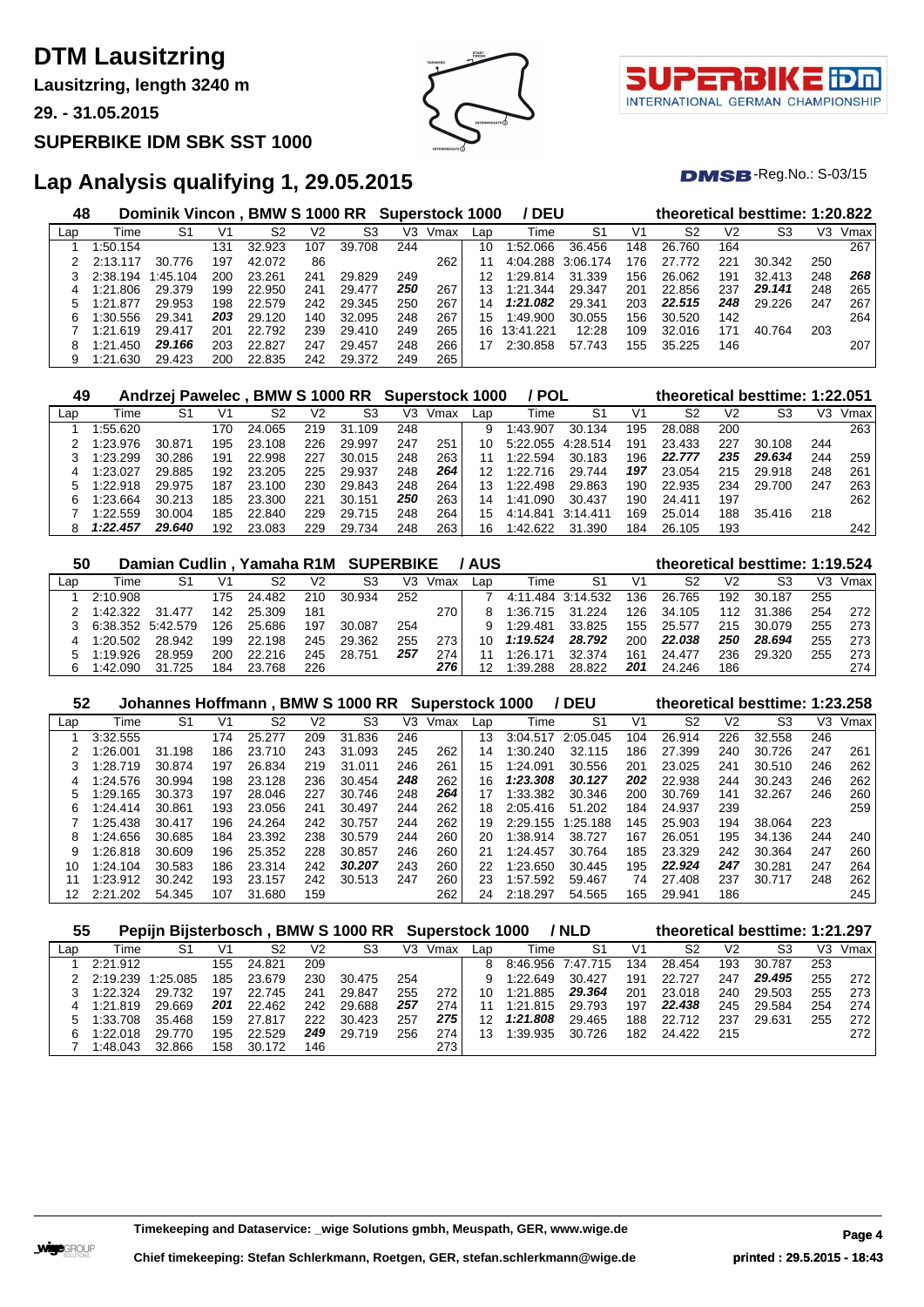**Lausitzring, length 3240 m**

**29. - 31.05.2015**

#### **SUPERBIKE IDM SBK SST 1000**





 $DMSB$ -Reg.No.:  $S-03/15$ 

| 57  |          | Lorenzo Lanzi, Ducati Panigale R SUPERBIKE |     |        |     |                |     |      |     | / ITA        |                |     |                |                | theoretical besttime: 1:19.676 |     |      |
|-----|----------|--------------------------------------------|-----|--------|-----|----------------|-----|------|-----|--------------|----------------|-----|----------------|----------------|--------------------------------|-----|------|
| Lap | Time     | S <sub>1</sub>                             | V1  | S2     | V2  | S <sub>3</sub> | V3  | Vmax | Lap | Time         | S <sub>1</sub> | V1  | S <sub>2</sub> | V <sub>2</sub> | S <sub>3</sub>                 | V3  | Vmax |
|     | 2:23.238 |                                            | 164 | 25.255 | 231 | 31.630         | 248 |      | 14  | 1:20.398     | 29.209         | 202 | 22.262         | 248            | 28.927                         | 254 | 271  |
|     | :23.538  | 30.018                                     | 201 | 22.916 | 248 | 30.604         | 253 | 265  | 15  | .736<br>1:31 | 32.298         | 182 | 27.329         | 147            | 32.109                         | 252 | 270  |
| 3   | :20.490  | 29.082                                     | 200 | 22.532 | 245 | 28.876         | 256 | 270  | 16  | 1:20.617     | 29.260         | 201 | 22.289         | 248            | 29.068                         | 253 | 269  |
| 4   | :20.408  | 29.165                                     | 201 | 22.417 | 246 | 28.826         | 256 | 272  | 17  | 1:20.523     | 29.008         | 205 | 22.211         | 250            | 29.304                         | 253 | 270  |
| 5   | :22.859  | 29.638                                     | 203 | 22.482 | 239 | 30.739         | 255 | 272  | 18  | 1:20.014     | 28.989         | 202 | 22.108         | 250            | 28.917                         | 254 | 268  |
| 6   | 1:19.849 | 28.782                                     | 206 | 22.160 | 248 | 28,907         | 255 | 272  | 19  | 1:22.215     | 28.855         | 203 | 22.187         | 252            | 31.173                         | 252 | 270  |
|     | 1:19.975 | 28.947                                     | 205 | 22.154 | 249 | 28.874         | 255 | 272  | 20  | 1:20.008     | 29.114         | 204 | 22.097         | 253            | 28.797                         | 255 | 268  |
| 8   | :20.963  | 28.986                                     | 201 | 22,400 | 252 | 29.577         | 254 | 271  | 21  | 1:52.809     | 52.555         | 111 | 29.816         | 153            | 30.438                         | 257 | 265  |
| 9   | 1:20.098 | 29.046                                     | 205 | 22.197 | 252 | 28.855         | 254 | 270  | 22  | 1:20.793     | 29.296         | 195 | 22.282         | 242            | 29.215                         | 252 | 272  |
| 10  | :40.669  | 32.663                                     | 175 | 23.698 | 217 |                |     | 262  | 23  | 1:20.496     | 29.113         | 200 | 22.382         | 232            | 29.001                         | 254 | 268  |
| 11  | 8:14.062 | 7:21.605                                   | 193 | 22.665 | 233 | 29.792         | 254 |      | 24  | 1:21.228     | 30.012         | 204 | 22.216         | 225            | 29,000                         | 257 | 269  |
| 12  | 1:20.267 | 29.171                                     | 203 | 22.239 | 249 | 28.857         | 255 | 270  | 25  | 1:55.446     | 45.756         | 177 | 23.879         | 205            |                                |     | 239  |
| 13  | 1:20.182 | 29.015                                     | 203 | 22.233 | 250 | 28.934         | 255 | 272  |     |              |                |     |                |                |                                |     |      |

| 63  |          | Jan Halbich, Honda CBR 1000 RR SUPERBIKE / CZE |      |        |     |        |     |      |     |                   |        |     | theoretical besttime: 1:20.785 |     |        |     |      |
|-----|----------|------------------------------------------------|------|--------|-----|--------|-----|------|-----|-------------------|--------|-----|--------------------------------|-----|--------|-----|------|
| Lap | Time     | S1                                             | V1   | S2     | V2  | S3     | V3  | Vmax | ∟ap | Time              | S1     | V1  | S2                             | V2  | S3     | VЗ  | Vmax |
|     | 1:57.515 |                                                | 180  | 23.603 | 220 | 31.713 | 254 |      | 9   | 1:21.580          | 29.617 | 203 | 22.409                         | 236 | 29.554 | 254 | 272  |
|     | 1:23.954 | 30.666                                         | 200. | 22.693 | 218 | 30.595 | 254 | 274  | 10  | 1:21.159          | 29.157 | 205 | 22.516                         | 236 | 29.486 | 254 | 272  |
|     | 1:21.536 | 29.470                                         | 194  | 22.487 | 225 | 29.579 | 257 | 272  |     | 1:51.905          | 43.423 | 147 | 24.317                         | 232 |        |     | 272  |
|     | 1:25.150 | 32.259                                         | 167  | 23.337 | 233 | 29.554 | 256 | 272  | 12  | 6:39.516 5:44.071 |        | 181 | 24.076                         | 222 | 31.369 | 252 |      |
|     | 1:21.175 | 29.194                                         | 202  | 22.563 | 237 | 29,418 | 255 | 274  | 13  | 1:21.353          | 29.470 | 200 | 22.370                         | 233 | 29.513 | 252 | 270  |
| 6   | 1:22.543 | 30.027                                         | 190  | 23.008 | 223 | 29.508 | 255 | 273  | 14  | 1:21.059          | 29.385 | 202 | 22.210                         | 234 | 29.464 | 253 | 271  |
|     | 1:35.096 | 29.386                                         | 196  | 22.610 | 227 |        |     | 270  | 15  | 1:21.552          | 29.390 | 195 | 22.587                         | 236 | 29.575 | 254 | 272  |
|     | 6:14.178 | 5:20.723                                       | 190  | 23.163 | 232 | 30.292 | 253 |      | 16  | 1:44.722          | 32.736 | 142 | 26.349                         | 170 |        |     | 273  |

| 67  |          | Mark Albrecht, BMW S 1000 RR Superstock 1000 |     |        |                |        |     |      |     | / DEU    |          |     |        |                | theoretical besttime: 1:23.804 |     |      |
|-----|----------|----------------------------------------------|-----|--------|----------------|--------|-----|------|-----|----------|----------|-----|--------|----------------|--------------------------------|-----|------|
| Lap | Time     | S1                                           | V1  | S2     | V <sub>2</sub> | S3     | V3  | Vmax | Lap | Time     | S1       | V1  | S2     | V <sub>2</sub> | S3                             | V3  | Vmax |
|     | 1:55.407 |                                              | 163 | 25.990 | 211            | 31.457 | 251 |      | 12  | 1:24.580 | 30.609   | 192 | 23.530 | 238            | 30.441                         | 249 | 265  |
|     | 1:26.099 | 31.282                                       | 188 | 24.013 | 230            | 30.804 | 249 | 266  | 13  | 1:51.554 | 38.542   | 73  | 25.535 | 225            |                                |     | 266  |
|     | 1:25.179 | 30.865                                       | 195 | 23.616 | 230            | 30.698 | 250 | 265  | 14  | 6:30.509 | 5:34.840 | 182 | 24.257 | 212            | 31.412                         | 248 |      |
|     | 1:24.483 | 30.575                                       | 193 | 23.511 | 213            | 30.397 | 253 | 267  | 15  | 1:24.528 | 30.758   | 195 | 23.430 | 233            | 30.340                         | 249 | 265  |
| 5   | 1:24.475 | 30.552                                       | 193 | 23.703 | 229            | 30.220 | 252 | 271  | 16  | 1:24.496 | 30.433   | 196 | 23.231 | 237            | 30.832                         | 248 | 267  |
| 6.  | 1:24.500 | 30.507                                       | 193 | 23.494 | 229            | 30.499 | 251 | 270  | 17  | 1:37.876 | 33.335   | 165 | 28.830 | 139            | 35.711                         | 249 | 266  |
|     | 1:24.149 | 30.366                                       | 197 | 23.218 | 233            | 30.565 | 250 | 269  | 18  | 1:25.291 | 30.836   | 186 | 23.442 | 232            | 31.013                         | 249 | 266  |
| 8   | 2:11.387 | 54.271                                       | 155 | 26.302 | 189            |        |     | 267  | 19  | 1:27.000 | 31.725   | 184 | 23.831 | 222            | 31.444                         | 249 | 267  |
| 9   | 6:10.057 | 5:15.052                                     | 184 | 24.187 | 225            | 30.818 | 248 |      | 20  | 1:24.464 | 30.774   | 193 | 23.260 | 231            | 30.430                         | 249 | 267  |
| 10  | 1:24.688 | 30.752                                       | 193 | 23.518 | 232            | 30.418 | 248 | 265  | 21  | 2:18.042 | 54.772   | 165 | 26.992 | 154            |                                |     | 256  |
|     | 1:24.685 | 30.735                                       | 188 | 23.471 | 236            | 30.479 | 249 | 267  |     |          |          |     |        |                |                                |     |      |

| 69  |          | Lucy Glöckner, BMW S 1000 RR Superstock 1000 |     |        |     |        |     |      |     | / DEU        |          |     | theoretical besttime: 1:21.494 |     |        |     |      |
|-----|----------|----------------------------------------------|-----|--------|-----|--------|-----|------|-----|--------------|----------|-----|--------------------------------|-----|--------|-----|------|
| Lap | Time     | S1                                           | V1  | S2     | V2  | S3     | V3  | Vmax | Lap | Time         | -S1      | V1  | S2                             | V2  | S3     | VЗ  | Vmax |
|     | 1:54.191 |                                              | 177 | 24.870 | 221 | 30.482 | 253 |      |     | 1:24.531     | 31.334   | 199 | 22.990                         | 244 | 30.207 | 255 | 270  |
|     | 1:22.904 | 29.976                                       | 196 | 23.120 | 237 | 29.808 | 254 | 269  | 12  | 1:21<br>.749 | 29.622   | 198 | 22.789                         | 237 | 29.338 | 254 | 271  |
|     | 1:23.043 | 29.910                                       | 201 | 23.262 | 233 | 29.871 | 254 | 270  | 13  | 1:38.636     | 29.848   | 197 | 26.404                         | 212 |        |     | 272  |
|     | 1:22.067 | 29.571                                       | 200 | 22.924 | 240 | 29.572 | 255 | 270  | 14  | 5:51.571     | 4:55.603 | 177 | 25.197                         | 207 | 30.771 | 251 |      |
|     | 1:21.782 | 29.418                                       | 201 | 22.798 | 238 | 29.566 | 257 | 271  | 15  | 1:22.220     | 29.852   | 198 | 22.902                         | 242 | 29.466 | 253 | 267  |
| 6   | 1:27.541 | 33.678                                       | 170 | 24.370 | 244 | 29.493 | 255 | 275  | 16  | 1:21<br>.805 | 29.538   | 199 | 22.782                         | 242 | 29.485 | 254 | 269  |
|     | 1:21.721 | 29.522                                       | 201 | 22.738 | 240 | 29.461 | 254 | 271  | 17  | 1:32.214     | 36.410   | 176 | 25.177                         | 207 | 30.627 | 256 | 271  |
| 8   | 2:02.482 | 48.798                                       | 123 | 25.557 | 212 |        |     | 269  | 18  | 1:22.124     | 29.824   | 196 | 22,827                         | 239 | 29.473 | 255 | 272  |
| 9   | 5:50.183 | 4:56.685                                     | 196 | 23.431 | 230 | 30.067 | 252 |      | 19  | 1:22.220     | 29.631   | 200 | 22.818                         | 240 | 29.771 | 252 | 273  |
| 10  | 1:24.310 | 30.064                                       | 203 | 24.116 | 242 | 30.130 | 254 | 269  | 20  | 1:42.235     | 32.853   | 179 | 23.659                         | 216 |        |     | 269  |